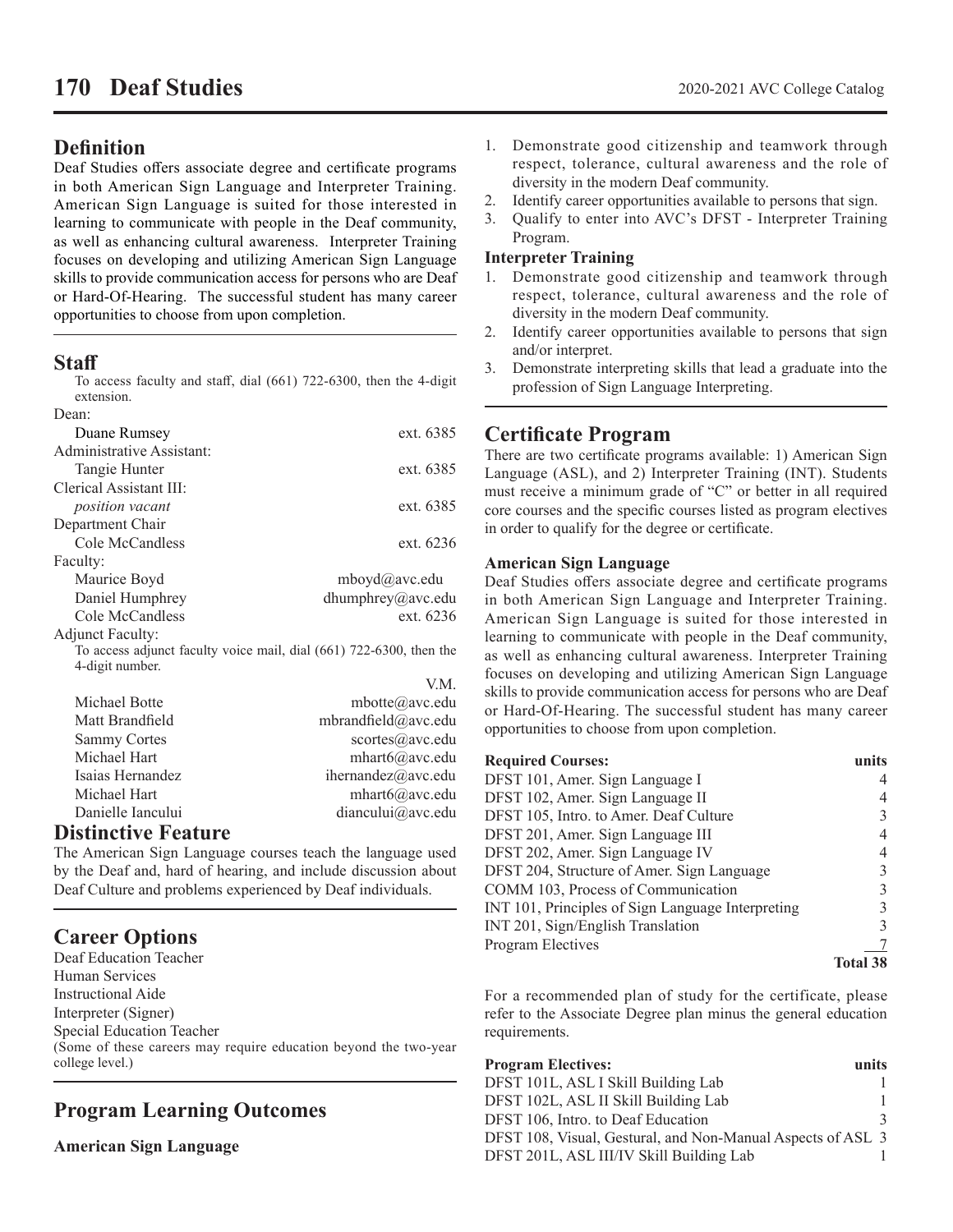| DFST 205, Numbers, Fingerspelling and Classifiers |         |
|---------------------------------------------------|---------|
| DFST 206, Creative Signing                        |         |
| DFST 199, Occupational Work Experience            | $1 - 8$ |

#### **Interpreter Training**

This certificate requires a minimum of 33 units. Students must take all courses listed in the "Required Courses" and complete the remaining 6 units from program electives.

| <b>Required Courses:</b>                                  | units           |
|-----------------------------------------------------------|-----------------|
| DFST 201, Amer. Sign Language III                         | 4               |
| DFST 202, Amer. Sign Language IV                          | 4               |
| INT 101, Principles of Sign Language Interpreting         | 3               |
| INT 201, Sign/English Translation                         | $\mathcal{E}$   |
| INT 202, Sign Language Interpreting I                     | 3               |
| INT 203, Sign Language Interpreting II                    | $\mathcal{E}$   |
| INT 204, Sign/English Transliteration                     | $\mathcal{E}$   |
| INT 206, Intro. to Sign to English Interpreting (Voicing) | 4               |
| Program Electives                                         | 6               |
|                                                           | <b>Total 33</b> |

For a recommended plan of study for the certificate, please refer to the Associate Degree plan minus the general education requirements.

| units         |
|---------------|
| 3             |
| 3             |
| 3             |
| 3             |
| $\mathcal{R}$ |
| $1 - 8$       |
|               |

# **Associate Degree**

#### **American Sign Language**

The requirements for an Associate degree in American Sign Language may be satisfied by completing 31 units of required courses, selecting an additional 7 units from the program electives, 21 units of general education requirements, and sufficient elective credits to total 60 units. (See Graduation/ Associate Degree Requirements.)

Students who complete the associate degree have enhanced employability working with the Deaf community in settings such as social work and education. They are well prepared for full-time, permanent positions rather than temporary, on-call positions. The associate degree will provide students with a broad range of knowledge with which to evaluate and appreciate American Sign Language, Deaf culture, and the society in which they live and with the ability to think and communicate clearly and effectively.

Except in cases of a prerequisite requirement, it is not required to take courses in exactly this sequence; they are recommended in this order to facilitate success.

| <b>Recommended Plan of Study</b>                          |               |
|-----------------------------------------------------------|---------------|
| <b>First Semester</b>                                     | units         |
| DFST 101, Amer. Sign Language I                           | 4             |
| COMM 103, Process of Communication                        | $\mathcal{E}$ |
| DFST-ASL Program Elective (DFST 101L or any program       |               |
| elective)                                                 | $1 - 3$       |
| Course from GE requirement Area D1 (ENGL 101)             | $\mathcal{E}$ |
| Course from GE requirement Area D2 (MATH 102 or MATH      |               |
| 110)                                                      | 3             |
| <b>Total 14-16</b>                                        |               |
| <b>Second Semester</b>                                    | units         |
|                                                           |               |
| DFST 102, Amer. Sign Language II                          | 4             |
| DFST 105, Intro. to Amer. Deaf Culture                    | 3             |
| DFST-ASL Program Elective (DFST 205 or any program        |               |
| elective)                                                 | $1 - 3$       |
| Course from GE requirement Area A (ANTH 101               |               |
| or BIOL 101)                                              | $\mathcal{R}$ |
| Course from GE requirement Area F (DFST 105 or SOC 116 or |               |
| SOC 110 or HIST 111)                                      | 3             |
| <b>Total 14-16</b>                                        |               |
| <b>Third Semester</b>                                     | units         |

| DFST 201, Amer. Sign Language III                        |         |
|----------------------------------------------------------|---------|
| INT 201, Sign/English Translation                        |         |
| DFST-ASL Program Elective (DFST 206 or any program       |         |
| elective)                                                | $1 - 3$ |
| Course from GE requirement Area B ANTH 102 or            |         |
| HIST 110 or HIST 111 ot HIST 113)                        |         |
| Course from GE requirement Area C (THA 110 or THA 130 or |         |
| <b>COMM 115)</b>                                         |         |
| <b>Total 14-16</b>                                       |         |

| <b>Fourth Semester</b>                            | units    |
|---------------------------------------------------|----------|
| DFST 202, Amer. Sign Language IV                  |          |
| DFST 204, Structure of Amer. Sign Language        | 3        |
| INT 101, Principles of Sign Language Interpreting |          |
| Course from GE requirement Area E (DFST 105 or    |          |
| SOC 116 or SOC 110 or HIST 115)                   |          |
|                                                   | Total 13 |

**Degree Total 60**

#### **Interpreter Training**

The requirements for an Associate degree in American Sign Language may be satisfied by completing 27 units of required courses, selecting an additional 6 units from the program electives, 21 units of general education requirements, and sufficient elective credits to total 60 units. (See Graduation/ Associate Degree Requirements.

Students who complete the associate degree have enhanced employability working with the Deaf community in settings such as social work, education and interpreting. They are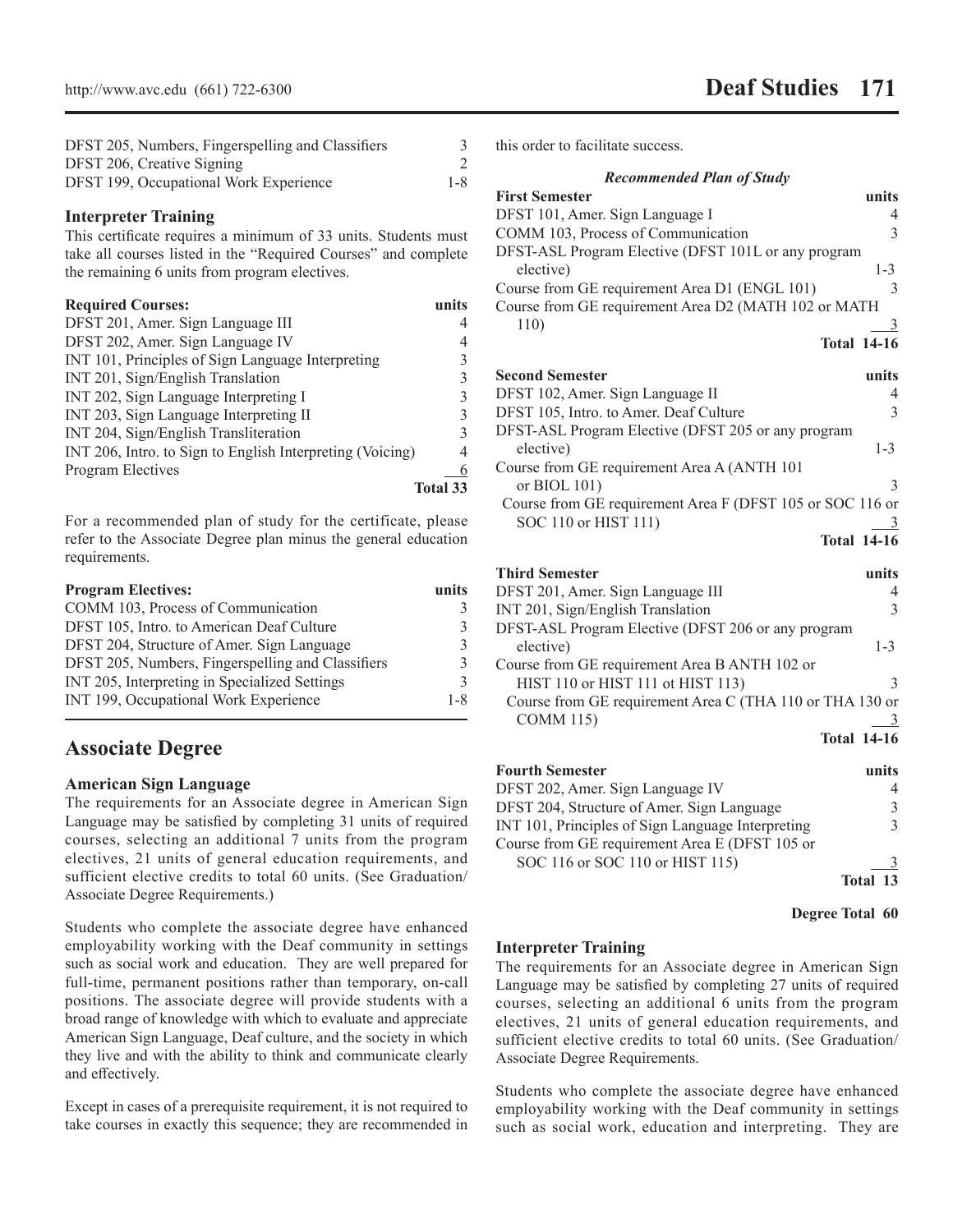# **172 Deaf Studies** 2020-2021 AVC College Catalog

well prepared for full-time, permanent positions rather than temporary, on-call positions. The associate degree will provide students with a broad range of knowledge with which to evaluate and appreciate American Sign Language, Deaf culture, and the society in which they live and with the ability to think and communicate clearly and effectively.

Except in cases of a prerequisite requirement, it is not required to take courses in exactly this sequence; they are recommended in this order to facilitate success.

#### **Prerequisite units**

| DFST 102, Amer. Sign Language II (GE Area C) |  |  |  |
|----------------------------------------------|--|--|--|
|----------------------------------------------|--|--|--|

*Recommended Plan of Study*

| <b>First Semester</b>                                | units        |
|------------------------------------------------------|--------------|
| DFST 201, Amer. Sign Language III                    |              |
| INT 201, Sign/English Translation                    | 3            |
| Course from GE requirement Area D1 (ENGL 101)        | $\mathbf{3}$ |
| Course from GE requirement Area D2 (MATH 102 or MATH |              |
| 110)                                                 |              |
|                                                      | Total 13     |

| <b>Second Semester</b>                         | units              |
|------------------------------------------------|--------------------|
| DFST 202, Amer. Sign Language IV               | 4                  |
| INT 202, Sign Language Interpreting I          | 3                  |
| DFST-INT Program Elective (DFST 204)           | $1 - 3$            |
| Course from GE requirement Area A (ANTH 101 or |                    |
| <b>BIOL 101)</b>                               | $\mathcal{R}$      |
| Course from GE requirement Area F (DFST 105 or |                    |
| SOC 116 or SOC 110 or HIST 111)                |                    |
|                                                | <b>Total 14-16</b> |

#### **Third Semester units**

| INT 101, Principles of Sign Language Interpreting        |   |
|----------------------------------------------------------|---|
| INT 203, Sign Language Interpreting II                   | ζ |
| INT 204, Sign/English Transliteration                    | 3 |
| Course from GE requirement Area B (ANTH 102 or HIST 110  |   |
| or HIST 111 or HIST 113)                                 |   |
| Course from GE requirement Area C (THA 110 or THA 130 or |   |
| <b>COMM 115)</b>                                         |   |
| Total 15                                                 |   |

| <b>Fourth Semester</b>                                    | units      |
|-----------------------------------------------------------|------------|
| INT 206, Intro. to Sign to English Interpreting (Voicing) | 4          |
| INT 199, Occupational Work Exper. (Program Elective)      | $2 - 8$    |
| DFST-INT Program Elective (INT 205)                       | $1 - 3$    |
| Course from GE requirement Area E (DFST 105 or            |            |
| SOC 116 or SOC 110 or HIST 115)                           |            |
|                                                           | Total 9-18 |

**Degree Total 60-68**

# **Transfer**

Students planning to continue studies at a four-year college or

university after AVC should visit the Transfer Resource Center and consult with a counselor as soon as possible. Additional information on official transfer articulation agreements from AVC to many CSU/UC campuses can be found at the following Web site: *www.assist.org*

# **Prerequisite Completion**

If a course is listed as a prerequisite for another course, that prerequisite course must be completed with a satisfactory grade in order to enroll in the next course. According to Title 5, Section 55200(d), a satisfactory grade is a grade of "A," "B," "C" or "P". Classes in which the Pass/No Pass option is available are indicated with an asterisk **(\*)** before the course title. See "Pass/ No Pass Option" in the catalog for full explanation.

# **Deaf Studies Courses**

## **DFST 101 \*AMERICAN SIGN LANGUAGE I**

*4 units*

*5 hours weekly*

*(3.5 lecture hours, 1.5 lab hours)*

As part of the American Sign Language (ASL) course sequence, ASL I is designed mainly to introduce ASL, a spatial language used by the Deaf community in the United States and Canada, and, more importantly, to focus on the development of basic conversational skills, emphasizing receptive abilities. Deaf culture will be studied as it relates to the course. (CSU, UC, AVC)

## **DFST 101L \*AMERICAN SIGN LANGUAGE (ASL I) SKILL BUILDING LAB**

*1 unit*

*3 lab hours weekly*

*Corequisite: Completion of or concurrent enrollment in DFST 101.*

*Advisory: Eligibility for ENGL 101 and READ 099.*

This course is designed for students in ASL I wishing to become more proficient in using ASL and to further develop vocabulary, ASL grammar, finger-spelling, and basic conversational skills. This course is taught in ASL only. (CSU, AVC)

### **DFST 102 \*AMERICAN SIGN LANGUAGE II**

*4 units*

*5 hours weekly*

*(3.5 lecture hours, 1.5 lab hours)*

*Prerequisite: Completion of DFST 101.*

As part of the American Sign Language (ASL) course sequence, ASL II is designed for students who wish to develop or enhance their proficiency in ASL usage. The course stresses development of basic conversational skills with emphasis on vocabulary and expressive skills. Deaf culture will be studied as it relates to the course. (CSU, UC, AVC)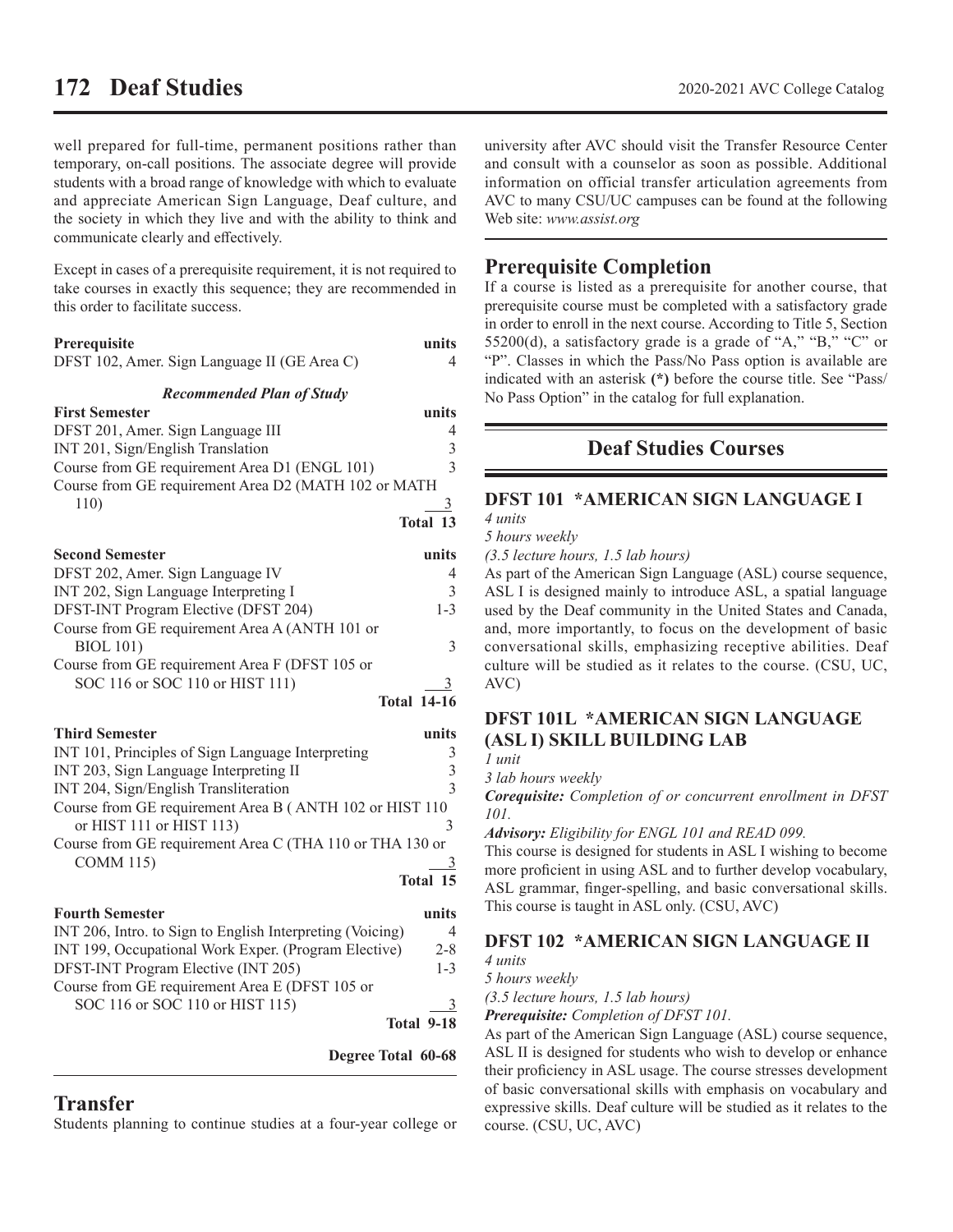# **DFST 102L \*AMERICAN SIGN LANGUAGE (ASL II) SKILL BUILDING LAB**

*1 unit*

*3 lab hours weekly*

*Corequisite: Completion of or concurrent enrollment in DFST 102.* 

*Advisory: Eligibility for ENGL 101 and READ 099.*

This course is designed for students in intermediate American Sign Language (DFST 102) wishing to become increasingly more proficient in using ASL and to further develop their vocabulary, ASL grammar, finger-spelling skills and general knowledge of Deaf culture. This course is taught in ASL only. (CSU, AVC)

### **DFST 105 \*INTRODUCTION TO AMERICAN DEAF CULTURE**

*3 units*

*3 hours weekly*

*Advisory: Eligibility for ENGL 101.*

Discussion of various aspects of the American Deaf Culture, including description of deafness, Deaf people and the Deaf community as defined by audiology and/or cultural means, services for and by deaf people, and culture as reflected in the language of Deaf people. Deaf culture vs. "Hearing" culture is also analyzed and discussed. (CSU, UC, AVC)

## **DFST 106 \*INTRODUCTION TO DEAF EDUCATION**

*3 units*

*3 hours weekly*

*Advisory: Eligibility for ENGL 101 and READ 099.*

This course will provide the student with a general orientation to the Deaf community. The course provides an overview of the historical, philosophical, psychological and social aspects of Deaf education. In addition, it provides orientation to problems, issues and research in the field of education for the Deaf. (CSU, UC, AVC)

## **DFST 108 \*VISUAL, GESTURAL, AND NON-MANUAL ASPECTS OF AMERICAN SIGN LANGUAGE (ASL)**

*3 units*

*3 hours weekly*

*Prerequisite: Completion of DFST 101.*

*Advisory: Eligibility for ENGL 100A and READ 099.*

Examines the visual and gestural aspects of communication which form an integral base for communicating in American Sign Language. Non-manual features of ASL such as facial expression, mouthing, head and body movements will be identified and analyzed. This course will develop and enhance the student's non-verbal communication skills, as well as improve expressive and receptive skills related to ASL's nonmanual features. (CSU, AVC)

## **DFST 199 \*OCCUPATIONAL WORK EXPERIENCE**

*1–8 units*

#### *hours vary*

*Prerequisite: To participate in work experience, students must have a job or internship which is either paid or voluntary and have the approval of the supervisor and instructor supervising work experience in the specific subject area. PRIOR TO ENROLLING, students must attend a scheduled orientation or meet individually with the supervising instructor for an individual orientation.*

Occupational Work Experience Education is supervised employment designed to provide students a realistic learning experience through work. The ultimate goal is to teach students those skills and attitudes that will equip them to function and adapt as an employee in a variety of situations and jobs. Occupational Work Experience Education is supervised employment extending classroom-based occupational learning at an on-the-job learning station related to the student's educational major or occupational goal. Credit may be accrued at the rate of one to eight units per semester. For the satisfactory completion of all types of Cooperative Work Experience Education (WE 197 and WE 199), students may earn up to a total of sixteen semester credit hours. (AVC) **(R3)**

#### **DFST 201 \*AMERICAN SIGN LANGUAGE III** *4 units*

*5 hours weekly*

*(3.5 lecture hours, 1.5 lab hours)*

*Prerequisite: Completion of DFST 102.*

This course is designed for students to acquire communicative competency in ASL. The course promotes the shifting from comprehension to production of ASL. With expanded vocabularies and grammatical patterns being exposed, the students continue to develop their ASL competencies in numerous conversational settings. The main emphasis is to bring the student's ASL fluency to a point of self-generated ASL for the purpose of furthering language use in ASL. Deaf culture will be studied as it relates to the course. (CSU, UC, AVC)

# **DFST 201L \*AMERICAN SIGN LANGUAGE (ASL III/IV) SKILL BUILDING LAB**

*1 unit*

*3 lab hours weekly*

*Corequisite: Completion of or concurrent enrollment in DFST 201.*

#### *Advisory: Eligibility for ENGL 101 and READ 099.*

This course is designed for students in advanced American Sign Language courses (DFST 201/202) wishing to become more proficient in using ASL and to further expand and develop their vocabulary, ASL grammar, finger-spelling skills and knowledge of Deaf culture. This course is taught in ASL only. (CSU, AVC)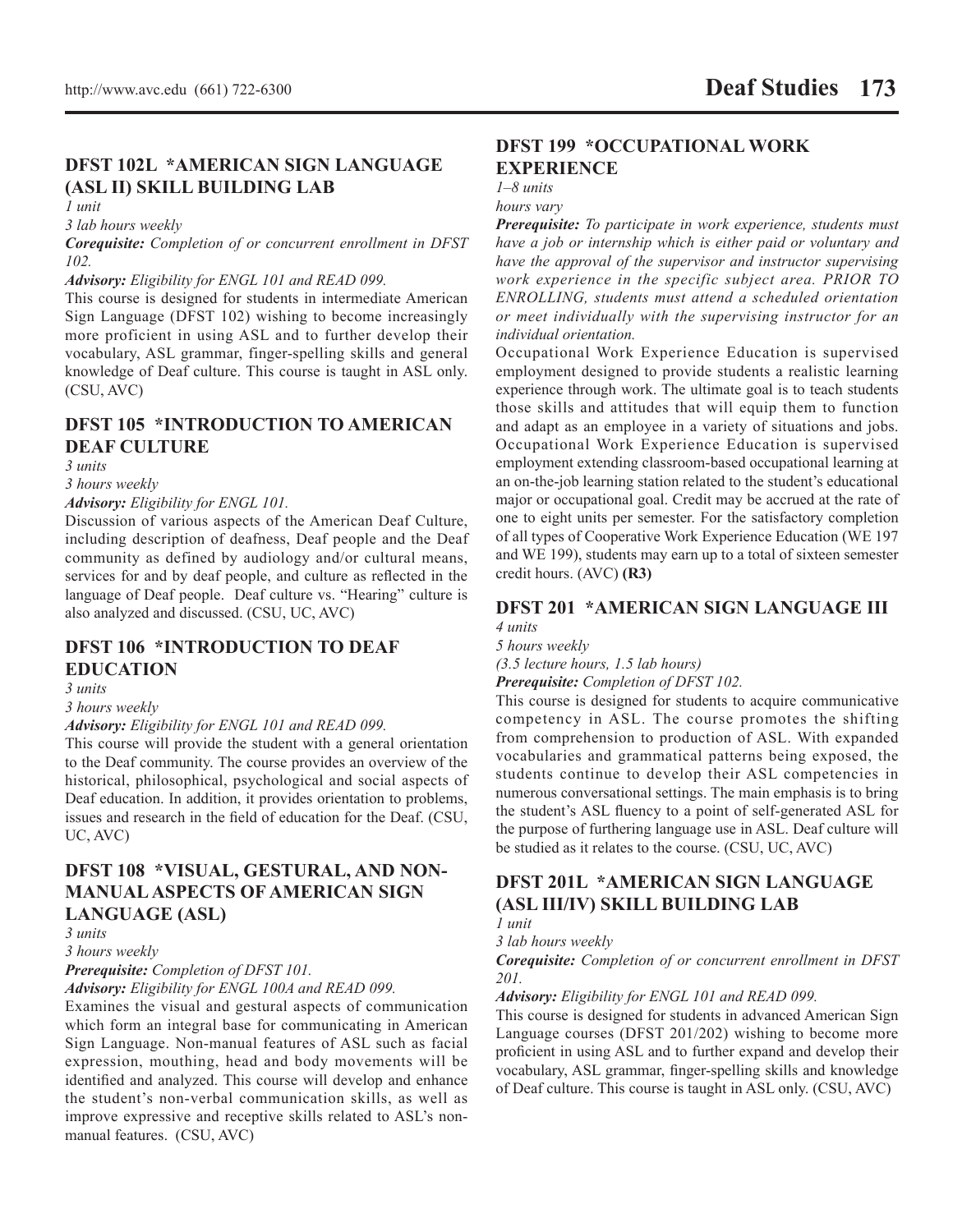# **DFST 202 \*AMERICAN SIGN LANGUAGE IV**

*4 units*

*5 hours weekly*

*(3.5 lecture hours, 1.5 lab hours)*

*Prerequisite: Completion of DFST 201.*

Advanced study of ASL grammar. Further development and refinement of ASL skills and fluency. Deaf culture will be studied as it relates to the course. (CSU, UC, AVC)

## **DFST 204 \*STRUCTURE OF AMERICAN SIGN LANGUAGE**

*3 units*

*3 hours weekly*

*Prerequisite: Completion of DFST 102.*

*Advisory: Eligibility for ENGL 101 and READ 099.*

This course will provide the student with the basic concepts of phonological, morphological, syntactic, semantic, and sociolinguistic structure of American Sign Language (ASL). Social issues as they pertain to ASL will also be explored. (CSU, UC, AVC)

## **DFST 205 \*NUMBERS, FINGERSPELLING AND CLASSIFIERS**

*3 units*

*3 hours weekly*

*Prerequisite: Completion of DFST 101.*

*Advisory: Eligibility for ENGL 101 and READ 099.*

This course will focus on providing more advanced experiences and communication techniques with expressive and receptive fingerspelling, the use of classifiers, and the use of American Sign Language (ASL) number systems. Numbers will include, but are not limited to: cardinal, ordinal, informational numbers; numbers related to time, temporal aspect signs, measurements, sports and mathematical numbers. (CSU, UC, AVC)

### **DFST 206 \*CREATIVE SIGNING**

*2 units*

*2 hours weekly*

*Prerequisite: Completion of DFST 102.*

*Advisory: Completion of or concurrent enrollment in DFST 201, and Eligibility for ENGL 101 and READ 099.*

This course will provide the student with techniques of facial expression, characterization, body movement, and use of space as it relates to American Sign Language. Development of expressive sign language skills through the use of ASL Poetry, skits, ASL storytelling, and Deaf jokes. (CSU, UC, AVC)

# **Interpreter Training Courses**

## **INT 101 \*PRINCIPLES OF SIGN LANGUAGE INTERPRETING**

*3 units*

*3 hours weekly*

*Advisory: Eligibility for ENGL 100A and READ 099.* 

An introduction to the profession of Sign Language Interpreting. Topics will include: the history and definitions of interpreting, modes and methods, the need for interpreters, the professional standards and Code of Professional Conduct, interpreter settings, evaluation (regional and national testing standards) and certification of interpreters, legal mandates (including the ADA–Americans with Disabilities Act), employment issues, and culture as it relates to interpreting. (CSU, AVC)

# **INT 199 \*OCCUPATIONAL WORK EXPERIENCE**

*1–8 units*

*hours vary*

*Prerequisite: To participate in work experience, students must have a job or internship which is either paid or voluntary and have the approval of the supervisor and instructor supervising work experience in the specific subject area. PRIOR TO ENROLLING, students must attend a scheduled orientation or meet individually with the supervising instructor for an individual orientation.*

Occupational Work Experience Education is supervised employment designed to provide students a realistic learning experience through work. The ultimate goal is to teach students those skills and attitudes that will equip them to function and adapt as an employee in a variety of situations and jobs. Occupational Work Experience Education is supervised employment extending classroom-based occupational learning at an on-the-job learning station related to the student's educational major or occupational goal. Credit may be accrued at the rate of one to eight units per semester. For the satisfactory completion of all types of Cooperative Work Experience Education (WE 197 and WE 199), students may earn up to a total of sixteen semester credit hours. (CSU, AVC) **(R3)**